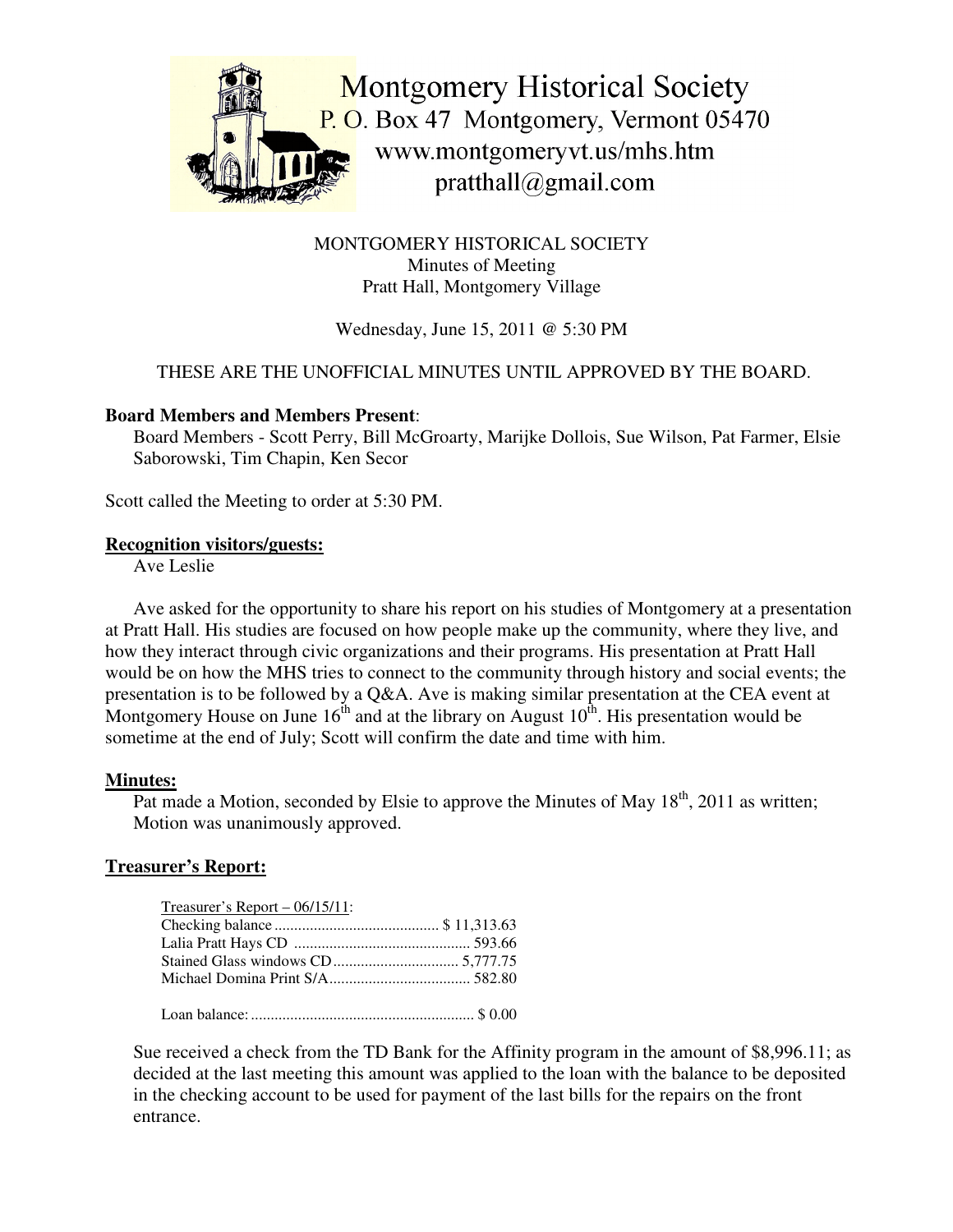Marijke made a Motion, seconded by Bill to approve the Treasurer's Report of June 15, 2011 as presented; Motion was unanimously approved.

## **Membership:**

Marijke reported a total membership to-date of 168 with contributions of \$9,010.00; there are 8 new members and 17 business partners. We are ahead of last year at this time by about \$1,400.00.

## **Old business:**

A. Pratt Hall: Front entryway project update – repair by Jan Lewandoski of the molding around the small window above the door is the only item left.

The doors have been stripped and are stored at Ken's house; there is some rot at the bottom of the doors that will require repair before painting.

When all is said and done and the work completed, the total expected cost will be ±\$50,000.00 which includes ±\$20,000.00 of volunteer labor and donated services.

- B. Town History Book no further action.
- C. Regional History Expo at Franklin, June  $9<sup>th</sup>$  No further update.
- E. Annual meeting June  $17^{th}$  Scholarship recipients are: Kai Dandurand Whitney Benzing Alex Kolva

The focus of the Meeting will be the front entryway project of the last six months.

- F. Memorial service for Betty Stanton's daughter Sunday, June 19<sup>th</sup>. Parma will prepare sandwiches and some other simple dishes and desert. Pat and Scott will be present to greet and help guests up the stairs.
- G. Review photos for 2012 calendar no further action.
- G. Radar scope:
	- Teaching American History Grant
	- Domina print fundraiser update
	- Old maps project
	- Grant writing